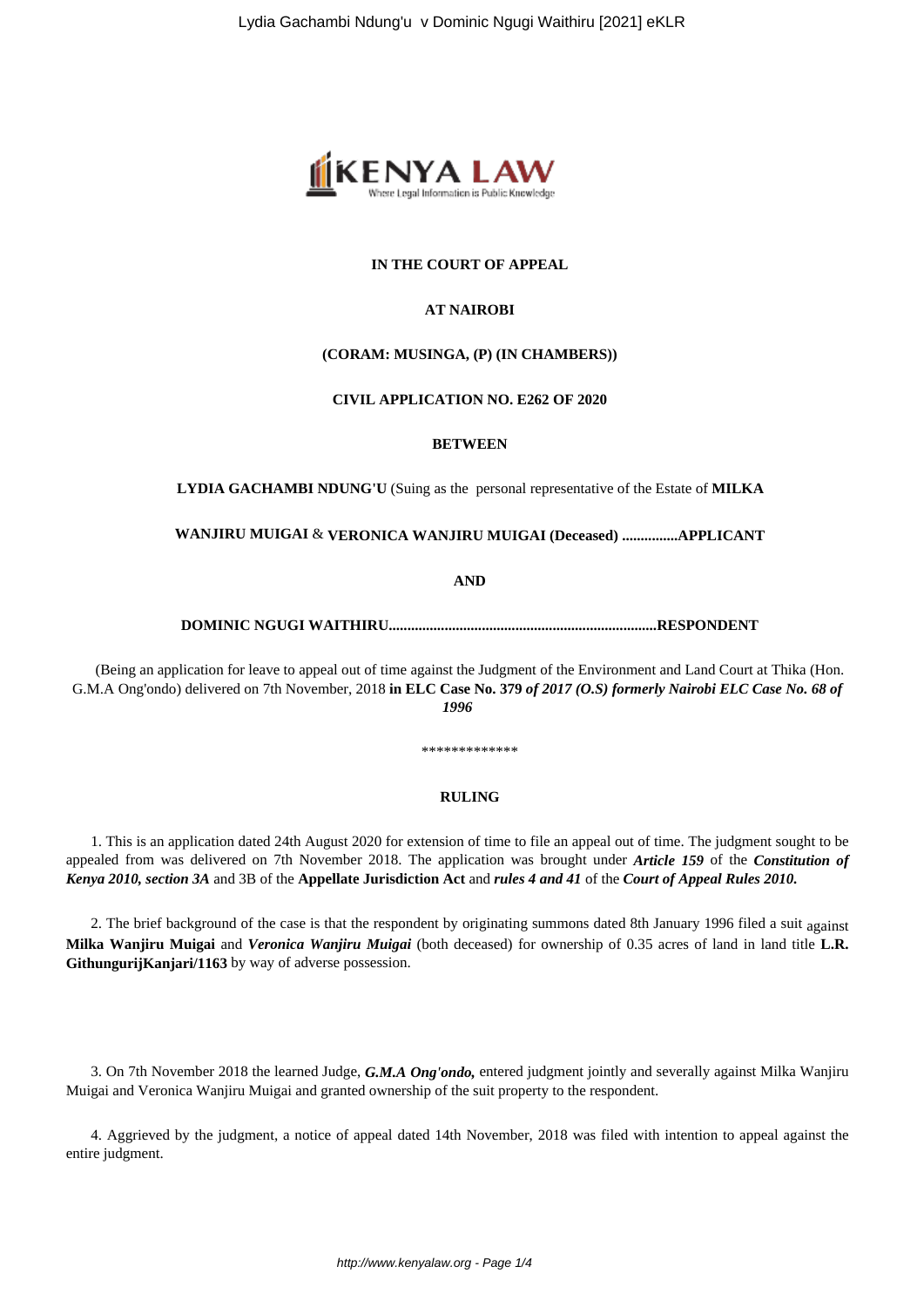#### Lydia Gachambi Ndung'u v Dominic Ngugi Waithiru [2021] eKLR

5. The instant application is supported by the grounds set forth on the face of the application together with those laid down in the supporting affidavit sworn by the applicant on 24th August, 2020.

6. It is the applicant's case that Milka Wanjiru Muigai and Veronica Wanjiru Muigai died on 21st September 2000 and 9th January 2020 respectively; that she has since obtained letters of administration ad litem issued on 7th November 2001 and on 20th August 2020 in relation to the estates of the deceased for purposes of enabling her proceed with the intended appeal.

7. The applicant depones that notice of appeal was filed within the prescribed time; subsequently, an application for copies of proceedings was also done in time, but the memorandum of appeal was not filed. It is her averment that the time for appeal has run out hence, necessitating the filing of the instant application.

8. The applicant's reason for failure to file her appeal in time are delay by the registrar to issue a certified decree and typed proceedings in time; secondly, on the health condition of Milka and Veronica who have since passed on and; thirdly, that she did not have the financial capability of instructing an advocate to deal with the appeal.

9. The applicant argues that she has an arguable appeal that raises important issues of law and fact and that no prejudice will be suffered by the respondent that cannot be adequately met by way of costs.

10. In response to the application, the respondent has filed his replying affidavit sworn on 9th October 2020. It is his reply that the applicant's application is vexatious and an abuse of court process and that the applicant is forum shopping as seen in her filed application in this Court, Civil Application No. 85 of 2020 in respect of the judgment the subject matter of this case. The same was slated for ruling on 6th November 2020 and, a subsequent application in the Senior Principal Magistrate's Court at Githunguri; ELC Case No. 14 of 2020 in respect to the suit property in which he had raised a preliminary objection that came up for hearing on 15th October 2020.

11. The respondent avers that the applicant is guilty of laches, the delay is inordinate and the Court in exercise of its discretionary power must not aid her indolence. It is contested that the impugned judgment was delivered way back on 7th November 2018, certificate of delay was ready for collection on 12th February 2019 but collected on 15th March 2019 yet, the applicant has not furnished the court with any credible reason as to why it has taken close to two (2) years for her to file the instant application.

12. It is the respondent's contention that the reason for delay as advanced by the applicant that of ailment of Veronica Wanjiru for more than ten (10) years cannot stand as no medical reports have been tendered as evidence.

13. The respondent indicates that he will suffer grave prejudice for reason that he is elderly and the applicant has been dragging him into unending litigation; and that in the event the application is allowed, it will lead to reopening of the case which he will have to defend after a period of close to two (2) years.

14. In conclusion, the respondent claims that the applicant has come to court way too late in the day - a period of close to two (2) years - after delivery of the impugned judgment.

15. The matter was canvassed by way of written submissions. The applicant having filed her submissions dated 7th October 2020 whereas the respondent's are dated 12th October 2020.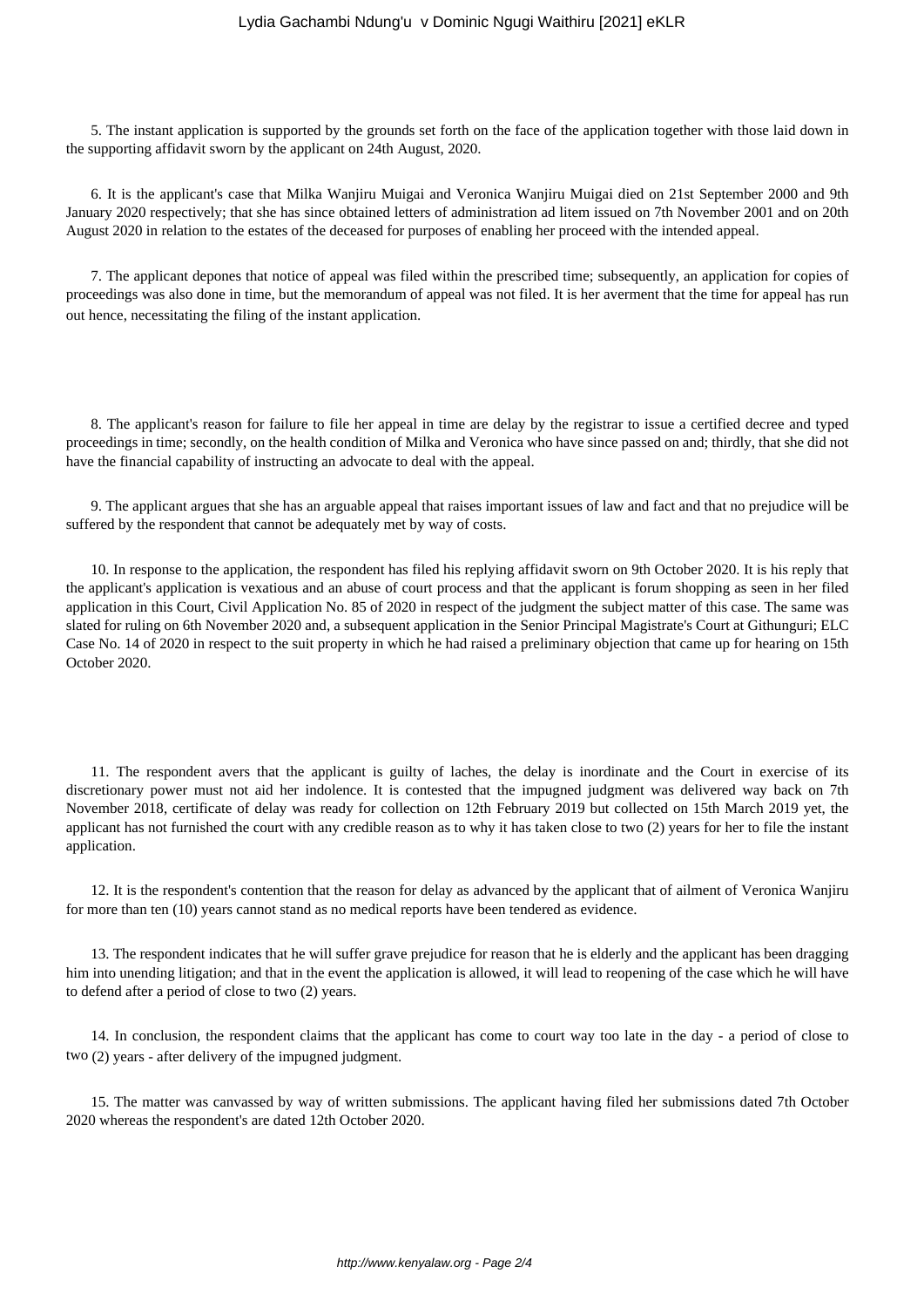16. I have carefully considered the notice of motion, supporting affidavit, the replying affidavit and the rival written submissions and the legal authorities cited by all parties.

**17. Rule 4** of this *Court's Rules* provides that: -

**''The Court may, on such terms as it thinks just, by order extend the time limited by these Rules, or by any decision of the Court or of a superior court, for the doing of any act authorized or required by these Rules, whether before or after the doing of the act, and a reference in these Rules to any such time shall be construed as a reference to that time as extended."**

18. It is now settled law that the principles this Court should consider in granting extension of time under *rule 4* are: the length of the delay, the reason for the delay, the chances of the appeal succeeding if the application is granted, and lastly, the degree of prejudice to the respondent if the application is allowed. The expressed principles have severally been applied to many decisions of this Court in applications of the same nature. See *LeoSila Mutiso v Rose Wangari Mwangi* (supra); *Karny Zaharya* **&** *Another v Shalom Levi [2018] eKLR;* and *Patel v Waweru* **&** *2 Others [2003] eKLR.*

19. In the instant application, the applicant has explained why there was a delay in filing the memorandum of appeal and subsequent record of appeal. Her explanation is threefold; firstly, that the delay was as a result of the registrar not issuing a certified decree and typed proceedings in time; secondly, the health condition of Milka and Veronica who have since passed on and; lastly, that she did not have the financial capability of instructing an advocate to deal with the appeal.

20. On the first limb as advanced by the applicant, from the attached certificate of delay, it is noted that application for copies of proceedings was done on 14th November, 2018 well within the time required to lodge an appeal. The same were ready by 12th February, 2019. However, the applicant collected them on 15th March, 2019. The applicant is silent on the one (1) month's delay between when the copies of proceedings were ready and when they were collected.

21. Secondly, with regard to the health condition of Milka and Veronica, no medical records have been provided as evidence. I tend to agree with the respondent that in the absence of medical reports, the same are mere allegation which this Court cannot consider.

22. Lastly on the issue of financial incapacitation, the applicant had averred that she had utilized most of her *resources* to take care of Veronica when she was sick, hence, she could not instruct an advocate to take conduct of the intended appeal. I find this reason not plausible.

23. It is not in doubt that the impugned judgment was delivered on 7th November, 2018, certificate of delay was collected on 15th March, 2019 and the instant application filed on 25th August, 2020. No explanation has been given by the application for the delay in excess of seventeen (17) months between the time she received the certificate of delay and the time of filing the instant application.

#### 24. In **Abdul Azizi Ngoma v Mungai Mathayo [1976] eKLR,** this Court stated:

*"We* **would** *like* **to** *state* **once** *again that this* **Court's discretion to** *extend time under rule 4 only* **comes into existence after 'sufficient reason'** *for extending time has been established and it is only then that other* **considerations** *such as the absence* **of any prejudice and the prospects or** *otherwise* **of** *success in the appeal can be considered."*

25. Having regard to the circumstances of this case, I find that there is no adequate and reasonable explanation for the delay on the part of the applicant. Guided by the principle held in the above mentioned case, I shall not proceed to the other considerations such